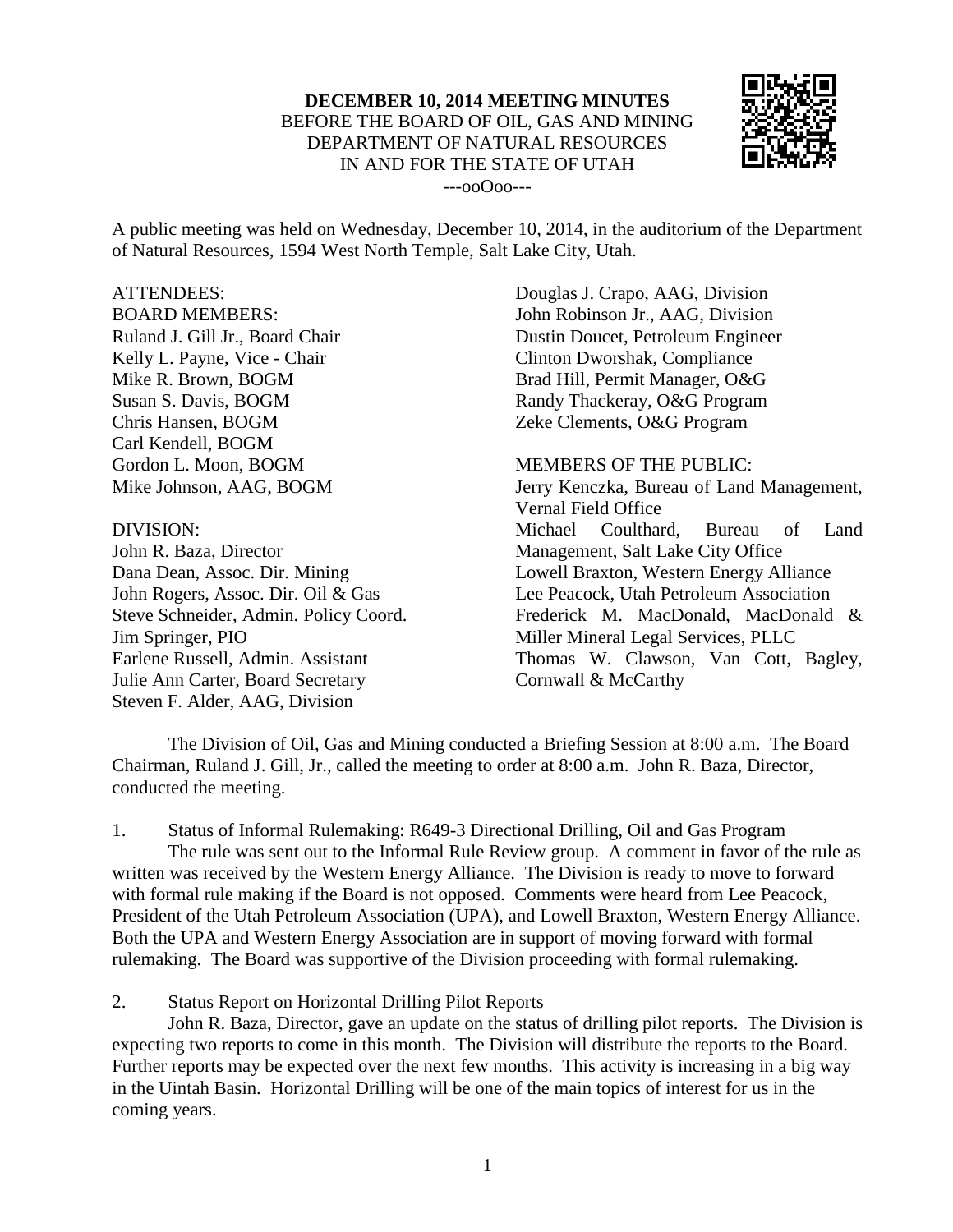- 3. Other
	- The IOGCC Annual Business Meeting is scheduled for May 18-20, 2015, at the Grand America in Salt Lake City. All Board members are invited to attend.
	- The Governors Energy Summit will be held on May 21, 2015 in Salt Lake City.
	- The IOGCC Annual Business Conference will be held on September 28-30, 2015 in Oklahoma City.
	- In September, the BLM Washington Office sent the Division a letter regarding an Oil and Gas Memorandum of Understanding. The proposed MOU was a standard template version. The Division provided a reply to the BLM last week.
- 4. Next Month's Agenda and Division Calendar
	- Carbon and Emery Collaborative meeting in Price on December 18, 2014.
	- Uintah Basin Oil and Gas Collaborative meeting will be held on January 8, 2015, in Vernal.
	- Introduction of Lance Carter, new manager at BLM.
- 5. Opportunity for Public Comment

Ruland J. Gill Jr., Chairman, opened the meeting for public comment. Seeing no comments, the briefing session adjourned at 8:45 a.m.

The Board of Oil, Gas and Mining conducted a hearing at 9:00 a.m. The Board Chairman, Ruland J. Gill, Jr., called the meeting to order at 9:00 a.m.

The Board heard the following matters at 9:00 a.m.:

*Please note: The transcript will be available for review at the Division offices approximately fifteen business days after the hearing date. Copies of the transcript may be purchased by calling Atkinson-Baker at (800) 288-3376 and requesting Job No. A70ACD3, and the docket number.*

1. Docket No. 2013-011 Cause No. 196-44 – In the Matter of the Request for Agency Action of FIDELITY EXPLORATION & PRODUCTION COMPANY for an Order modifying the series of Cause No. 196 Orders and authorizing the Flaring of gas in excess of the amounts allowed under Utah Admin. Code Rule R649-3-20(1.1) on a unit-wide basis for the Cane Creek Federal Exploratory Unit, located in portions of Townships 25 and 26 South, Ranges 18 through 20 East, SLM, Grand and San Juan Counties, Utah.

Time: 9:07 a.m. - 9:36 a.m.

Board Members present - Ruland J. Gill, Jr., Chairman, Kelly L. Payne, Vice Chairman, Michael R. Brown, Susan S. Davis, Chris D. Hansen, Carl F. Kendell, and Gordon L. Moon.

Counsel for the Board - Michael S. Johnson, Assistant Attorney General, Natural Resources.

Counsel for the Division – Steven F. Alder, and John Robinson Jr., Assistant Attorneys General, Natural Resources.

Witnesses: Dustin Doucet, Clint Dworshak, and Brad Hill.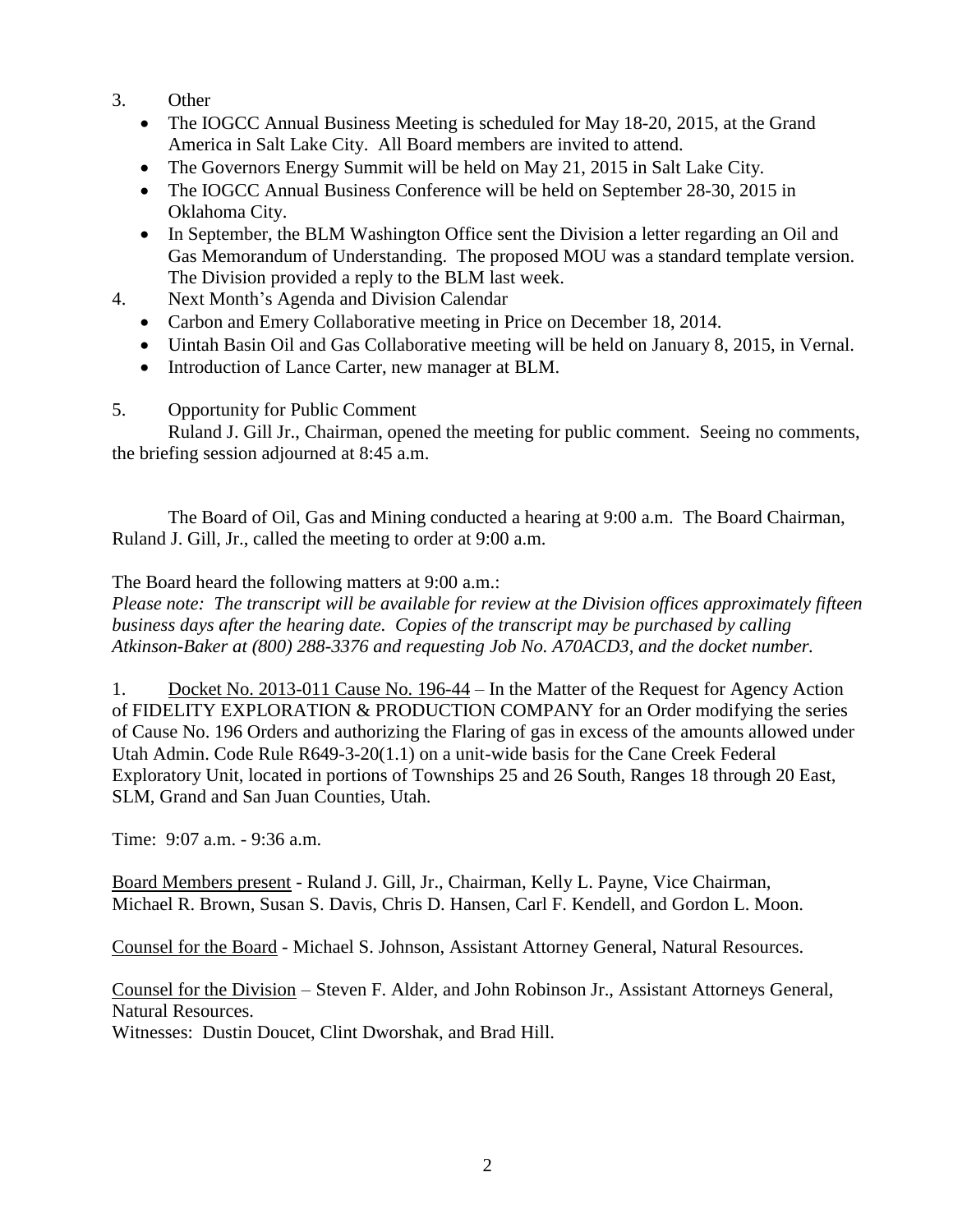Counsel for Fidelity Exploration & Production Company – Frederick M. MacDonald, MacDonald & Miller Mineral Legal Services, PLLC. Witnesses: Wes Adams, and Michael J. Keller.

Representing SITLA – Jim Davis, Field Operation Supervisor, Oil and Gas.

SITLA is in support of continued flaring on the timeline that's been proposed.

Representing BLM – Beth Ransel Field Manager, Moab Field Office, and Lance Porter Canyon Country District Manager.

The BLM is in support of the request.

The Division, SITLA, and the BLM are in support of the request. The Board approved the request as written, extending authorization to flare through March 31, 2015, by unanimous vote. Frederick M. MacDonald will prepare the order.

2. Docket No. 2014-030 Cause No. 264-04 – In the Matter of the Petition by the Division of Oil, Gas and Mining for an Order: (1) Authorizing the Division to forfeit and use the funds established as surety for the State 2-23 and State 2-43x wells to complete plugging and reclamation and the lands affected by the wells; (2) Authorizing the Division to take other action necessary to recover from GENESIS PETROLEUM US INC. any and all costs associated with the plugging and reclamation of the State 2-23 and State 2-43x wells; and (3) Authorizing any other action the Board deems reasonable and appropriate.

*(Continued to the December10, 2014 Board Hearing.)*

Time: 11:10 a.m. 11:36 a.m.

Board Members present - Ruland J. Gill, Jr., Chairman, Kelly L. Payne, Vice Chairman, Michael R. Brown, Susan S. Davis, Chris D. Hansen, Carl F. Kendell, and Gordon L. Moon.

Counsel for the Board - Michael S. Johnson, Assistant Attorney General, Natural Resources.

Counsel for the Division - Steven F. Alder, and Douglas J. Crapo, Assistant Attorneys General, Natural Resources. Witness: Clint Dworshak.

Counsel for Bank of the West - Martin K. Banks, Stoel Rives, LLP.

The Board approved the request as presented by unanimous vote. Steven F. Alder will prepare the order.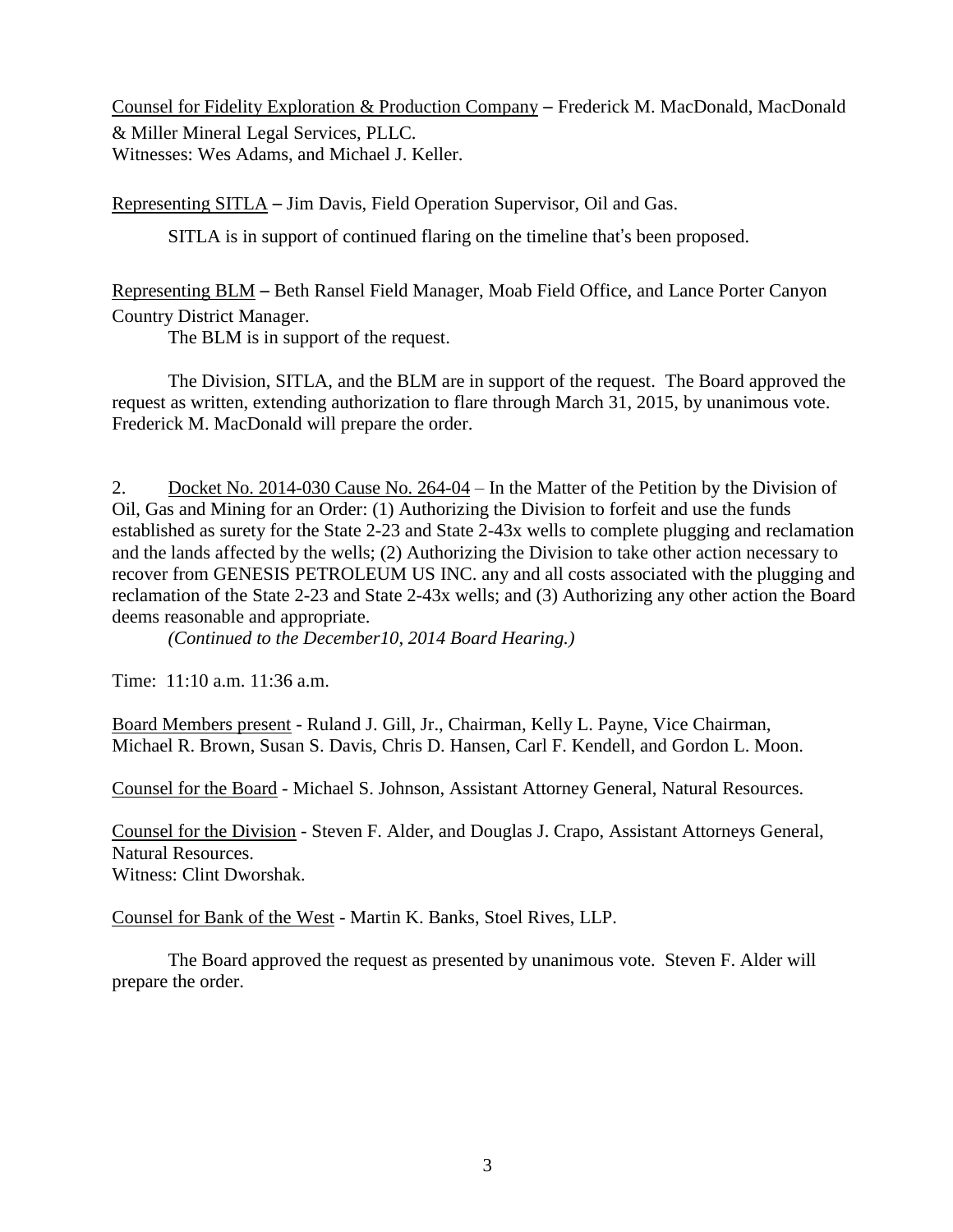3. Docket No. 2014-036 Cause No. 131-139 – In the Matter of the Request for Agency Action of CRESCENT POINT ENERGY U.S. CORP. to expand the ULT Waterflood Project located in Section 36, Township 3 South, Range 1 East, U.S.M., Uintah County, Utah, to include adjacent Sections 34 And 35, Township 3 South, Range 1 East, for approval of Enhanced And Secondary Recovery Operations in the Green River and Wasatch Formations in said Sections 34 and 35, for authority for Underground Injection of Water, and certification as an enhanced recovery project.

Time: 9:36 a.m. - 10:56 a.m.

Board Members present - Ruland J. Gill, Jr., Chairman, Kelly L. Payne, Vice Chairman, Michael R. Brown, Susan S. Davis, Chris D. Hansen, Carl F. Kendell, and Gordon L. Moon.

Counsel for the Board - Michael S. Johnson, Assistant Attorney General, Natural Resources.

Counsel for the Division – Steven F. Alder, Assistant Attorney General, Natural Resources. Witnesses: Dustin Doucet, Clint Dworshak, and Brad Hill.

Counsel for Crescent Point Energy U.S. Corp. - Thomas W. Clawson, Van Cott, Bagley, Cornwall & McCarthy P.C.

Witnesses: Ryan Waller, Laura Roberts, Katie Mathews.

The Division is in support of the proposal. The Board approved the request as submitted by unanimous vote. Thomas W. Clawson will prepare the order.

4. Docket No. 2014-037 Cause No. ACT/007/020 (04) – In re Hidden Splendor Mine, Inc. and Request by the Utah Division of Oil, Gas and Mining that the Board of Oil, Gas and Mining Forfeit the reclamation surety which consists of a Deed of Trust in Unit No. R-2404-N of the American Towers Condominiums located at 57 West 200 South, Salt Lake City, Salt Lake County, Utah; and has been provided to guaranty reclamation of the Horizon Mine, Permit ACT/007/020 located in Sections 13 and 17, Township 13 South, Range 8 East, SLM, Carbon County, Utah. *(Continued to the December10, 2014 Board Hearing.)*

Time: 11:37 a.m. - 11:37 a.m.

Board Members present - Ruland J. Gill, Jr., Chairman, Kelly L. Payne, Vice Chairman, Michael R. Brown, Susan S. Davis, Chris D. Hansen, Carl F. Kendell, and Gordon L. Moon.

Counsel for the Board - Michael S. Johnson, Assistant Attorney General, Natural Resources.

Counsel for the Division – Steven F. Alder, and Douglas J. Crapo, Assistant Attorneys General, Natural Resources.

Counsel for Hidden Splendor Resources, Inc. - Denise A. Dragoo, and James P. Allen, Snell & Wilmer L.L.P. Not present.

This matter is continued to the January 28, 2015 Board Hearing.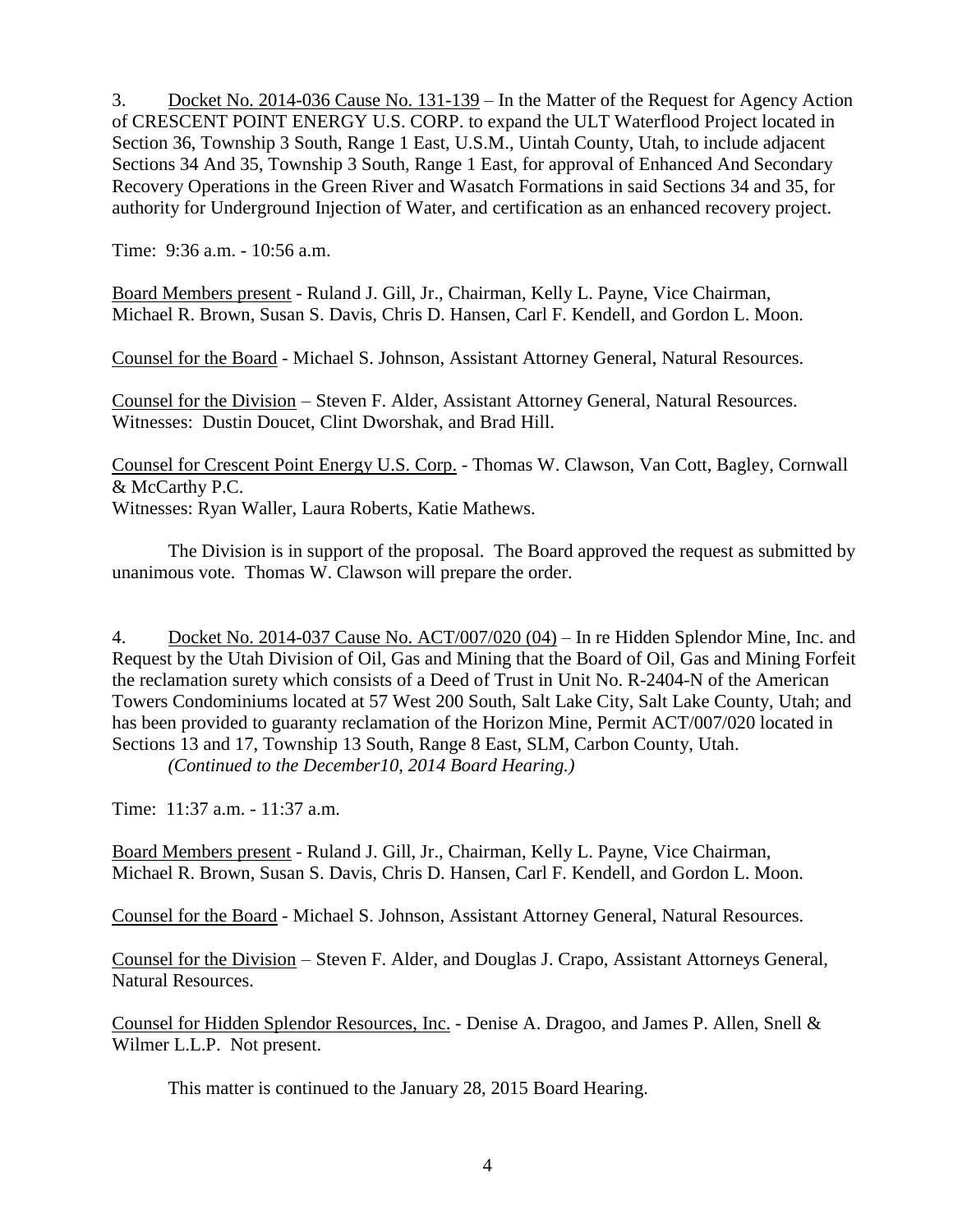5. Docket No. 2014-039 Cause Nos. [S/023/0087,](http://ogm.utah.gov/amr/boardtemp/redesign/2014/10_oct/dockets/2014-039_s0230087,s0390024,s0390027,s0390030_wilhite.html) S/039/0024, S/039/0027, S/039/0030 – In the Matter of the Notice of Agency Action to affecting the mining operations of M. TODD WILHITE, WALL & ROCK, INC., and/or WILHITE & ASSOCIATES, INC., by (1) withdrawing a Notice of Intention, (2) forfeiting a Certificate of Deposit No. 7089407881 in the amount of \$7000 plus accrued interest held by ZIONS BANK, (3) ordering reclamation of mines, and (4) requesting the Division of Oil, Gas and Mining and the Attorney General to take all other actions necessary to recover costs, fees, and fines for the operations occurring at (a) Gulch Mine (S023/0087) in Juab County; (b) Freedom from War Mine (S/039/0024) in Sanpete County; (c) Mount Pleasant Mine (S/039/0027) in Sanpete County; and (d) Mount Pleasant North Mine (S/039/0030) in Sanpete County.

*(Continued to the December 10, 2014 Board Hearing.)*

Time: 11:37 a.m. - 11:37 a.m.

Board Members present - Ruland J. Gill, Jr., Chairman, Kelly L. Payne, Vice Chairman, Michael R. Brown, Susan S. Davis, Chris D. Hansen, Carl F. Kendell, and Gordon L. Moon.

Counsel for the Board - Michael S. Johnson, Assistant Attorney General, Natural Resources.

Counsel for the Division – Steven F. Alder, Douglas J. Crapo, and John Robinson Jr., Assistant Attorneys General, Natural Resources.

Counsel for M Todd Wilhite - Shane T. Peterson, Young, Kester, Black & Jube. Not present.

This matter is continued to the January 28, 2015 Board Hearing.

6. Docket No. 2014-041 Cause No. 139-125 – In the Matter of the Request for Agency Action of BILL BARRETT CORPORATION for an Order Pooling all Interests, including the Compulsory Pooling of the Interests of Certain Non-Consenting or Unlocatable Owners, in Two (2) Drilling Units established for the production of oil, gas and associated hydrocarbons from the Lower Green River-Wasatch Formations, comprised of all of Sections 8 and 9, respectively, Township 4 South, Range 6 West, USM, Duchesne County, Utah.

Time: 11:37 a.m. - 12:06 p.m.

Board Members present - Ruland J. Gill, Jr., Chairman, Kelly L. Payne, Vice Chairman, Michael R. Brown, Susan S. Davis, Chris D. Hansen, Carl F. Kendell, and Gordon L. Moon.

Counsel for the Board - Michael S. Johnson, Assistant Attorney General, Natural Resources.

Counsel for the Division – Steven F. Alder, and John Robinson Jr., Assistant Attorneys General, Natural Resources. Witnesses: Dustin Doucet, Clint Dworshak, and Brad Hill.

Counsel for Bill Barrett Corporation – Frederick M. MacDonald, and Kurt P. Gasser, MacDonald & Miller Mineral Legal Services, PLLC.

Witnesses: Teale P. Stone, David M. Watts, and Brent A. Murphy.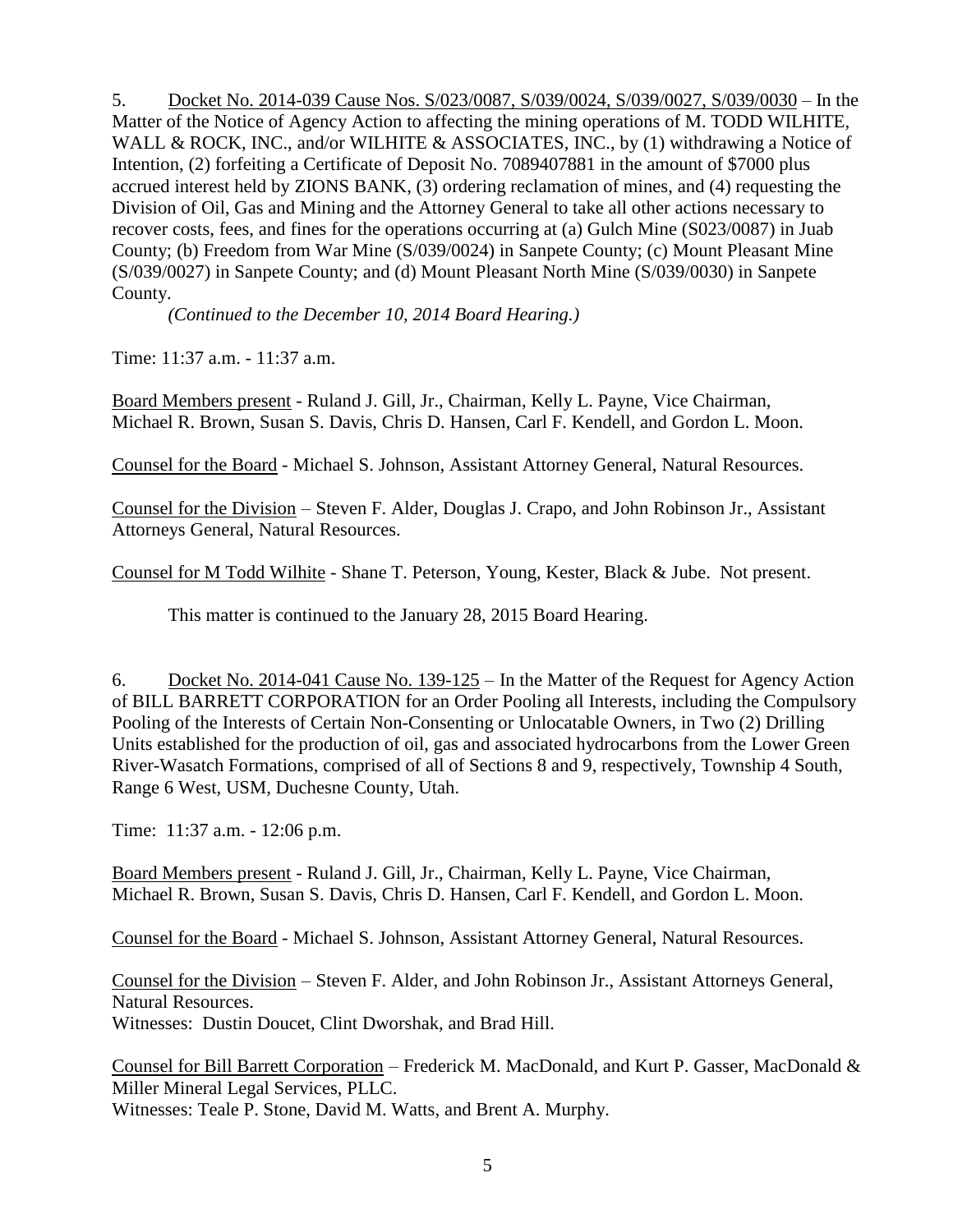The Board approved the request as presented by unanimous vote. Kurt P. Gasser will prepare the order.

7. Docket No. 2014-042 Cause No. 239-03 – In the Matter of the Request for Agency Action of FINLEY RESOURCES INC. for an Order establishing 40 Acre Drilling Units for the production of oil, gas and associated hydrocarbons from the Eocene Middle and Lower Green River and portions of the Paleocene Wasatch Transitional Formations underlying Sections 13, 16, 21, 22 and the N½ of Section 27, Township 4 South, Range 1 East, USM, Uintah County, Utah, and authorizing up to Four (4) producing wells on each such Drilling Unit so established.

Time: 1:16 p.m. - 3:04 p.m.

Board Members present - Ruland J. Gill, Jr., Chairman, Kelly L. Payne, Vice Chairman, Michael R. Brown, Susan S. Davis, Chris D. Hansen, Carl F. Kendell, and Gordon L. Moon.

Counsel for the Board - Michael S. Johnson, Assistant Attorney General, Natural Resources.

Counsel for the Division – Steven F. Alder, Assistant Attorney General, Natural Resources. Witnesses: Dustin Doucet, Clint Dworshak, and Brad Hill.

Counsel for Finley Resources Inc. – Frederick M. MacDonald, and Seth A. Loughmiller, MacDonald & Miller Mineral Legal Services, PLLC. Witnesses: Zachary Archer, Tom Duncan, and Brandon Neely.

The Board approved the request as written with the proviso that there will be a written response required to the Division in two years, in time to make it to the Board before the December hearing in 2016. The vote was unanimous. Seth A. Loughmiller will prepare the order.

8. Docket No. 2014-043 Cause No. M/023/0059 – In the Matter of the Notice of Agency Action to affect the mining operations of NEPHI SANDSTONE CORPORATION by (1) withdrawing a Notice of Intention, (2) forfeiting a surety bond by TRAVELERS CASUALTY AND INSURANCE COMPANY OF AMERICA (3) ordering reclamation of mines, and (4) requesting the Division of Oil, Gas and Mining and the Attorney General to take all other actions necessary to recover costs and fees for the operations occurring at Cedar Springs (M/023/0059) located at Southeast ¼ of Section 15, Township 16 South, Range 1 West, Salt Lake Meridian in Juab County in Utah.

Time: 11:38 a.m. - 11:38 a.m.

Board Members present - Ruland J. Gill, Jr., Chairman, Kelly L. Payne, Vice Chairman, Michael R. Brown, Susan S. Davis, Chris D. Hansen, Carl F. Kendell, and Gordon L. Moon.

Counsel for the Board - Michael S. Johnson, Assistant Attorney General, Natural Resources.